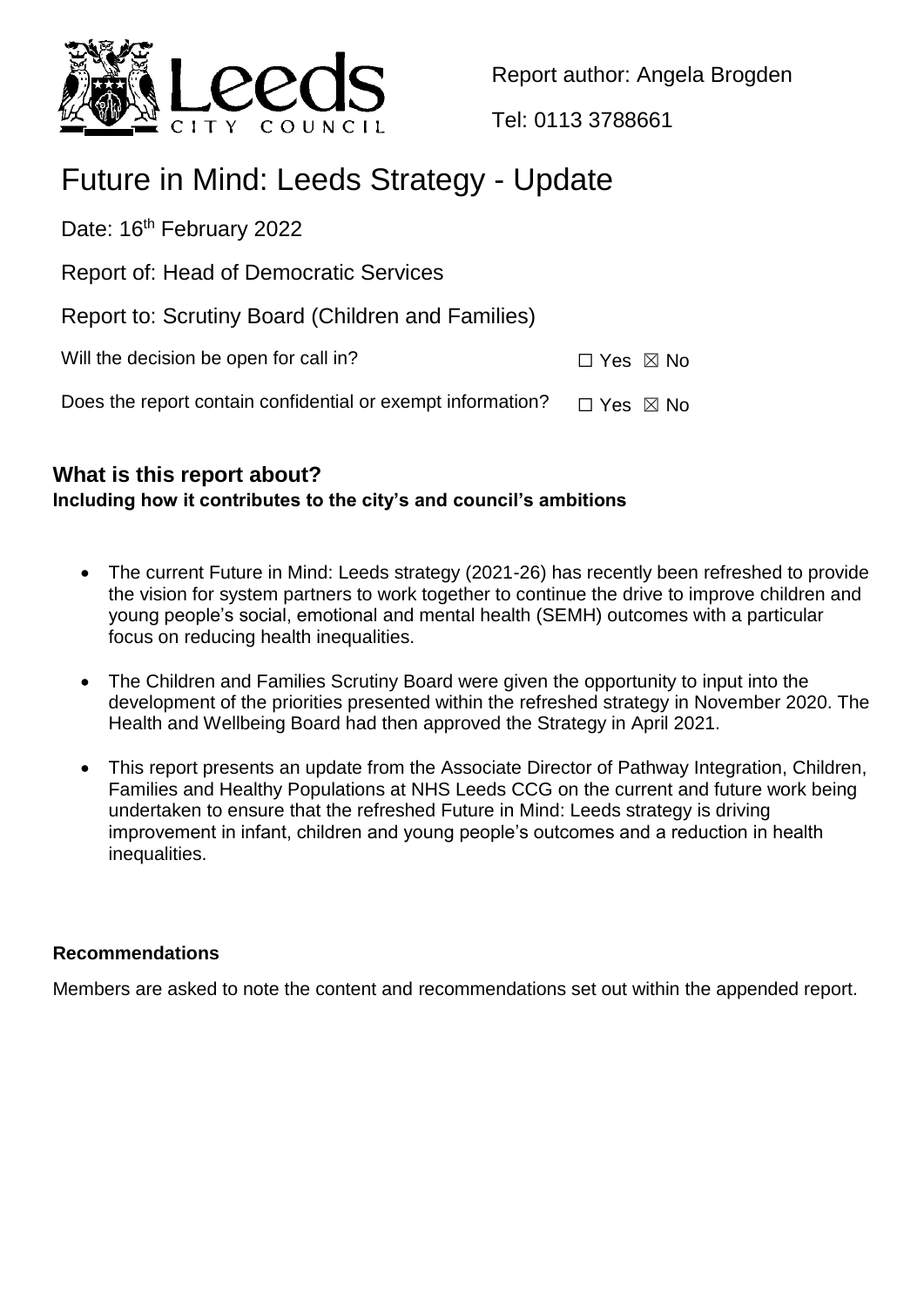# **Why is the proposal being put forward?**

- 1. In November 2020, the Children and Families Scrutiny Board were given the opportunity to input into the development of the priorities presented within the refreshed Future In Mind Strategy prior to it being approved by the Health and Wellbeing Board in April 2021.
- 2. At the request of the Scrutiny Board, an update report has now been provided by the Associate Director of Pathway Integration, Children, Families and Healthy Populations at NHS Leeds CCG. This reflects on the current and future work being undertaken to ensure that the refreshed Future in Mind: Leeds strategy is driving improvement in infant, children and young people's outcomes and a reduction in health inequalities. This report is attached as Appendix 1.

## **What impact will this proposal have?**

| Wards affected: All               |       |     |
|-----------------------------------|-------|-----|
| Have ward members been consulted? | ∃ Yes | ⊤No |

3. The Future in Mind: Leeds strategy continues to provide opportunities for system partners to work together to achieve national and local objectives to improve the mental health and wellbeing of children, young people and their families.

#### **What consultation and engagement has taken place?**

- 4. The appended report outlines the continuous engagement of children, young people, families, and key clinicians and partners in the city, in planning and developing children and young people's mental health strategy, resources and services.
- 5. Representatives from the NHS Leeds CCG and the Children and Families Directorate will be attending today's meeting to address questions from the Scrutiny Board.

#### **What are the resource implications?**

6. Details of any specific resource implications are set out within the appended report.

#### **What are the legal implications?**

7. This report has no specific legal implications.

#### **What are the key risks and how are they being managed?**

8. There are no risk management implications relevant to this report.

## **Does this proposal support the council's three Key Pillars?**

 $\boxtimes$  Inclusive Growth  $\boxtimes$  Health and Wellbeing  $\boxtimes$  Climate Emergency

9. The Leeds Health and Wellbeing Strategy 2016-2021 and Children and Young People's Plan 2018-2023 remain the blueprints for how the Council and its partners will put in place